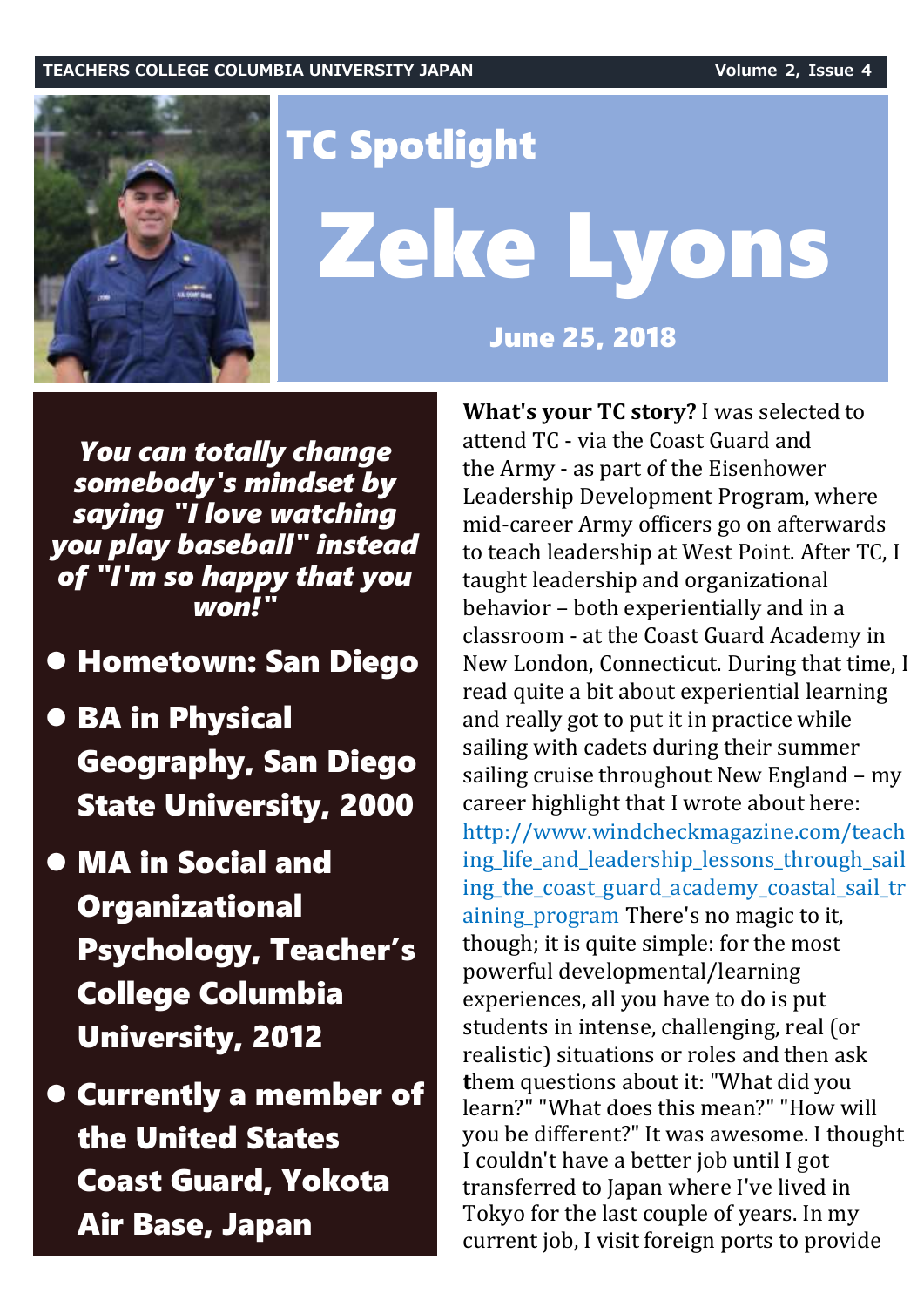guidance on security implementation. I've been able to teach workshops in some really cool places: Bali, Thailand, Maldives, Fiji, etc. More importantly, perhaps, is my volunteer job as youth baseball coach. I put my TC education to use and instead of celebrating winning, we have a "Character of the Week" viking helmet that we give to kids for showing traits like determination, courage, persistence, kindness, patience, encouragement, etc. My life in Japan, and travelling around Asia, has been epic. In July, my wife, two kids and I are moving from Tokyo to Washington DC. We are looking forward to it, but we will always have special memories of our time in Japan.

#### **How did you get on the TC Japan**

**committee?** When I first moved to Tokyo in 2015, I saw that there was a TC Day event, so I went. I met some great folks and stayed in touch; a year later, an outgoing member encouraged me to join the committee and it has ended up that serving with TC Japan has really been a highlight of my time here. If there are any other random TCNYers out there living in Tokyo, I highly recommend getting involved with this inspiring bunch of teachers; you'll love them for their genuine

desire to master their craft and continue learning from each other. It's been an absolute pleasure to make some friends through TC Japan.

**Tell us about TC Day 2017?** Last summer, we hosted 37 TC Japaners at Yokota Air Base where we planned a day with the theme of "Peace Education." I loved the irony of studying about peace through language right in the middle of a military base. We visited a C-130 airplane and heard stories from Setsuko about growing up in the Fussa area right after the war. I think it's great that TC Alumni celebrate once a year not with football and beer, but instead with - more learning. In my humble opinion, it was a very special and memorable event for those who came.

**Favorite thing about Japan?** I enjoy walking and wandering and then eating and drinking; my favorites are the hidden alleys in places like Ebisu Yokocho or Kichijoji Harmonica. Also, I love the bowing and the baseball. My boys both attended Japanese kindergarten and we really loved seeing the Japanese way of young learning. Fuji Youchien was incredible.